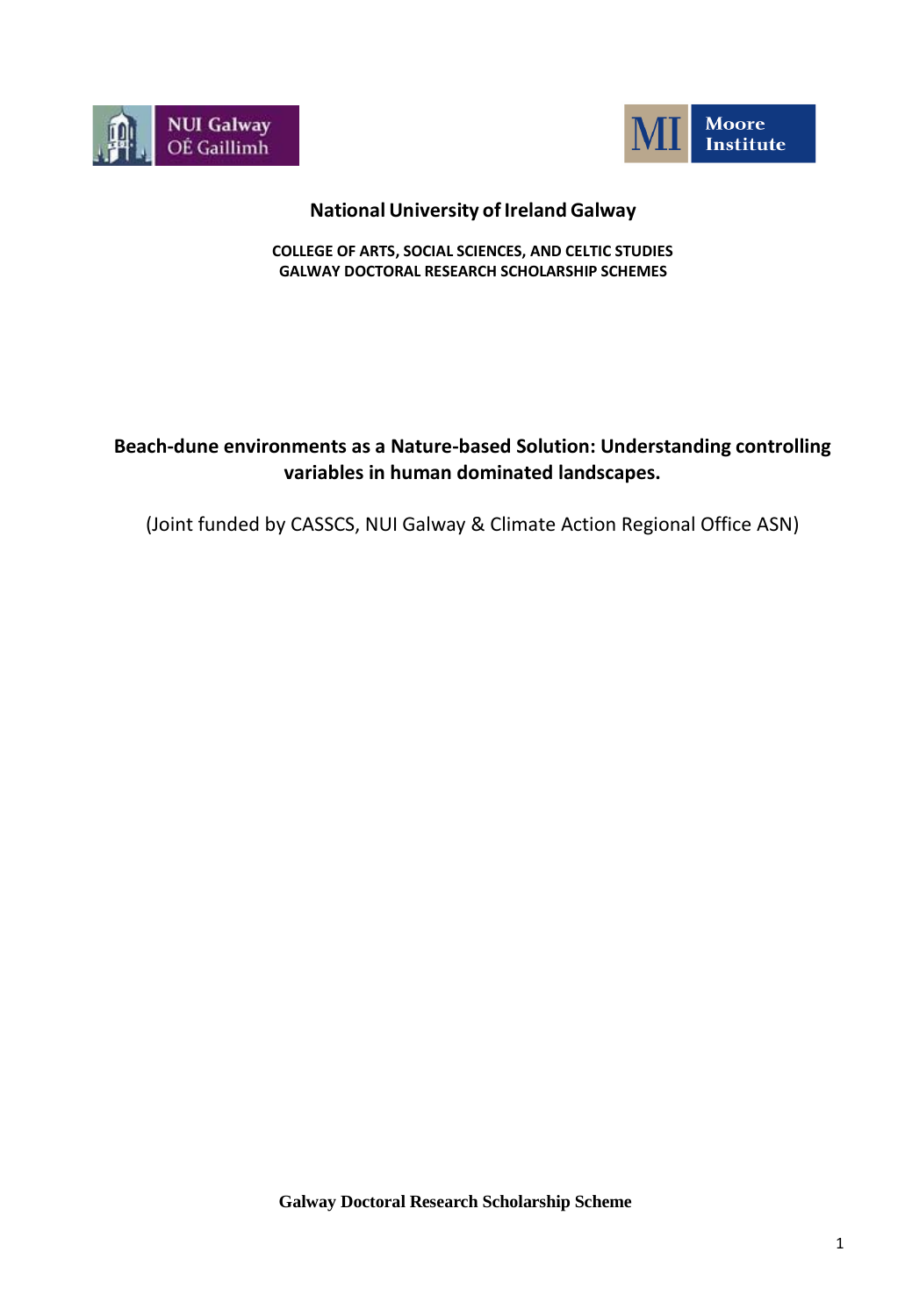## **Beach-dune environments as a Nature-based Solution: Understanding controlling variables in human dominated landscapes.**

(Joint funded by CASSCS, NUI Galway & Climate Action Regional Office ASBN)

## **Introduction**

A Structured Doctoral (PhD) Scholarship is available for four years to further our understanding of how beachdune systems may be utilised as a nature-based solution for coastal protection in the face of climate change impacts on the coast. The project is a collaboration between the discipline of Geography at NUI Galway and the newly formed government authority responsible for climate adaptation action -the Climate Action Regional Office Atlantic Seaboard North (CARO ASBN)

### **Context**

There is a growing realisation that long-term, affordable solutions to climate change impacts in coastal ecosystems will be primarily nature-based solutions (NbS). In response to the threats of erosion, increased storm frequency and magnitude, and flooding, restoration and /or maintenance of beach-dune environments are becoming an increasingly viable solution. Natural beaches act as physical and flexible barriers to coastal storms, as well as being a living biodiverse ecosystem.

Current understanding of post-storm recovery on beach-dune systems is lacking. The existing models, having been developed at sites with little human presence, are not well-suited to situations where human use is a significant consideration. For example, post-storm assessment methods currently concentrate on quantifications of sediment return to the beach and dunes in the weeks and months after an event. While this is clearly important, it does not align well with management and public perceptions of recovery: sand may have returned post-storm, but if the site does not look like it did pre-storm it has not recovered. Clearly there is a disconnect between scientific driven assessments of recovery and expectations of the public.

#### **The Research Project**

#### This project will examine:

1) the extent of human pressures and responses to events controlling post-storm recovery pathways, and 2) the contributions of physical, biological and human components in the critical zone seaward of the foredune. The project will assess post-storm recovery by incorporating humans as a geomorphic agent.

The project will develop a conceptual model of post-storm recovery using ecological, geomorphological and human perspectives. The sites will be located in rural sites that have been severely impacted by recent storms. Existing partnerships between NUI Galway, Geography and active community groups in these locations will be utilised to develop test sites. The model will be structured around testing intervention options to enhance dune recovery versus control areas that are left to natural recovery processes. A modified DIPSR (drivers, pressures, state, impact and response model) will support the work as a common language between management and science.

In the spirit of openness and engagement, regular monitoring updates will be made publicly available via a project website and other formats suitable for multiple stakeholders. Existing platforms used by the partners will facilitate this component.

The successful candidate will be housed at NUI Galway, within the discipline of Geography under the supervision of Dr Kevin Lynch (Geomorphologist) and Dr Terry Morley (Ecologist). The successful candidate will be expected to apply for additional external funding opportunities.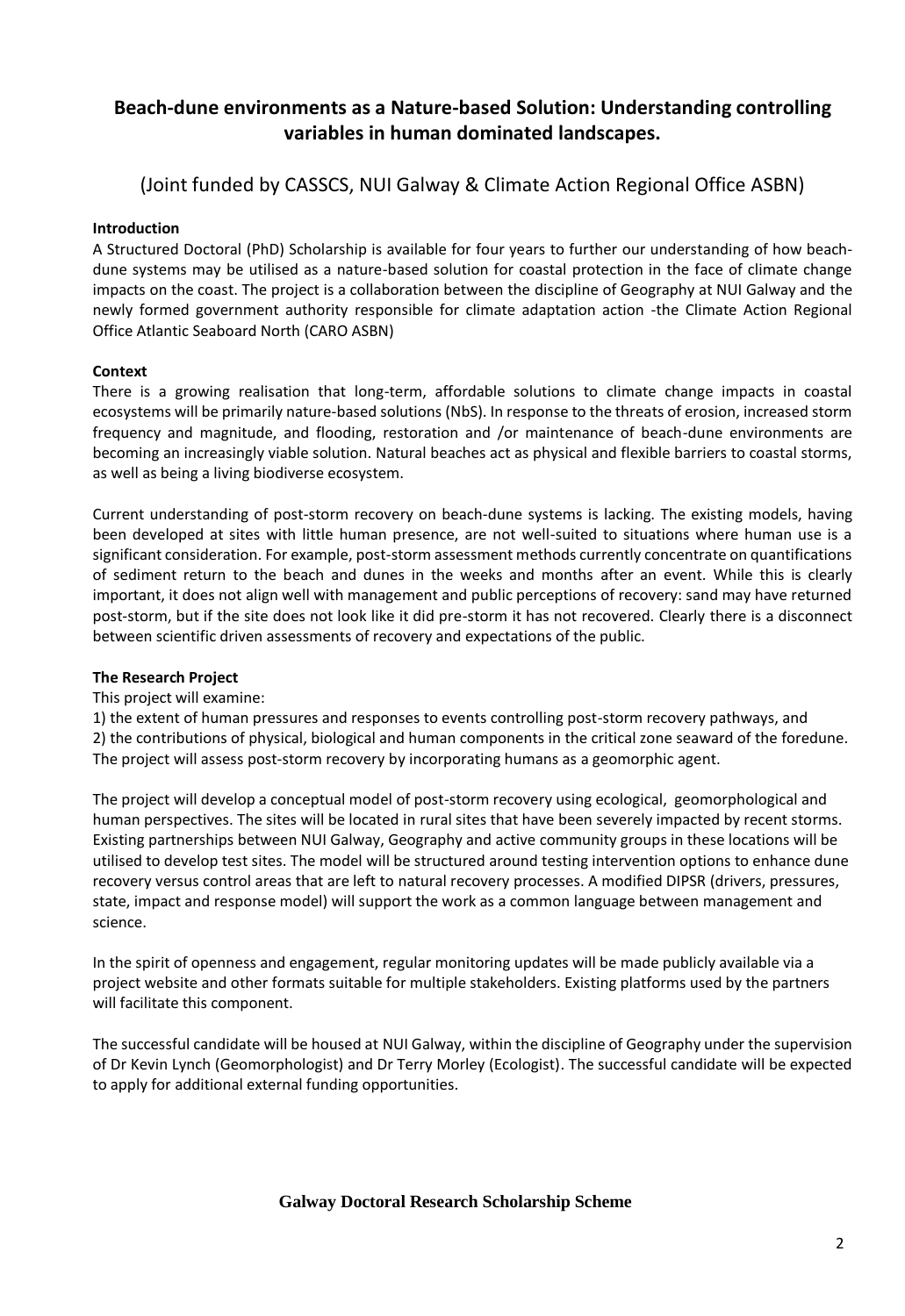## **Essential Selection Criteria**

- A master's degree (with a first-class or 2:1 grade) in a relevant discipline (e.g., environmental science, conservation, botany, earth or physical sciences, or similar degree).
- Demonstrated GIS experience and data management skills with the ability to perform spatial analysis.
- Ability and experience, identifying and mapping habitats
- Experience with field monitoring and data collection.
- Full, Irish or EU driver's license.

#### **Desirable Selection Criteria**

- Experience with GPS field surveying equipment.
- Experience in geomorphological research.
- Computer literacy in data management, data manipulation, and statistical analysis (knowledge of the R programming language preferred).
- Understanding of EU directives and policies and national legislation regarding natural areas.
- Understanding of concepts around the 'integrated management' of natural environments.

### **Closing date for applications: Wednesday, 30 June 2021, 5pm (GMT)**

After shortlisting, interviews will take place virtually in July 2021. Candidates will be notified of the outcome by 01 August 2021 and studies will commence in September 2021.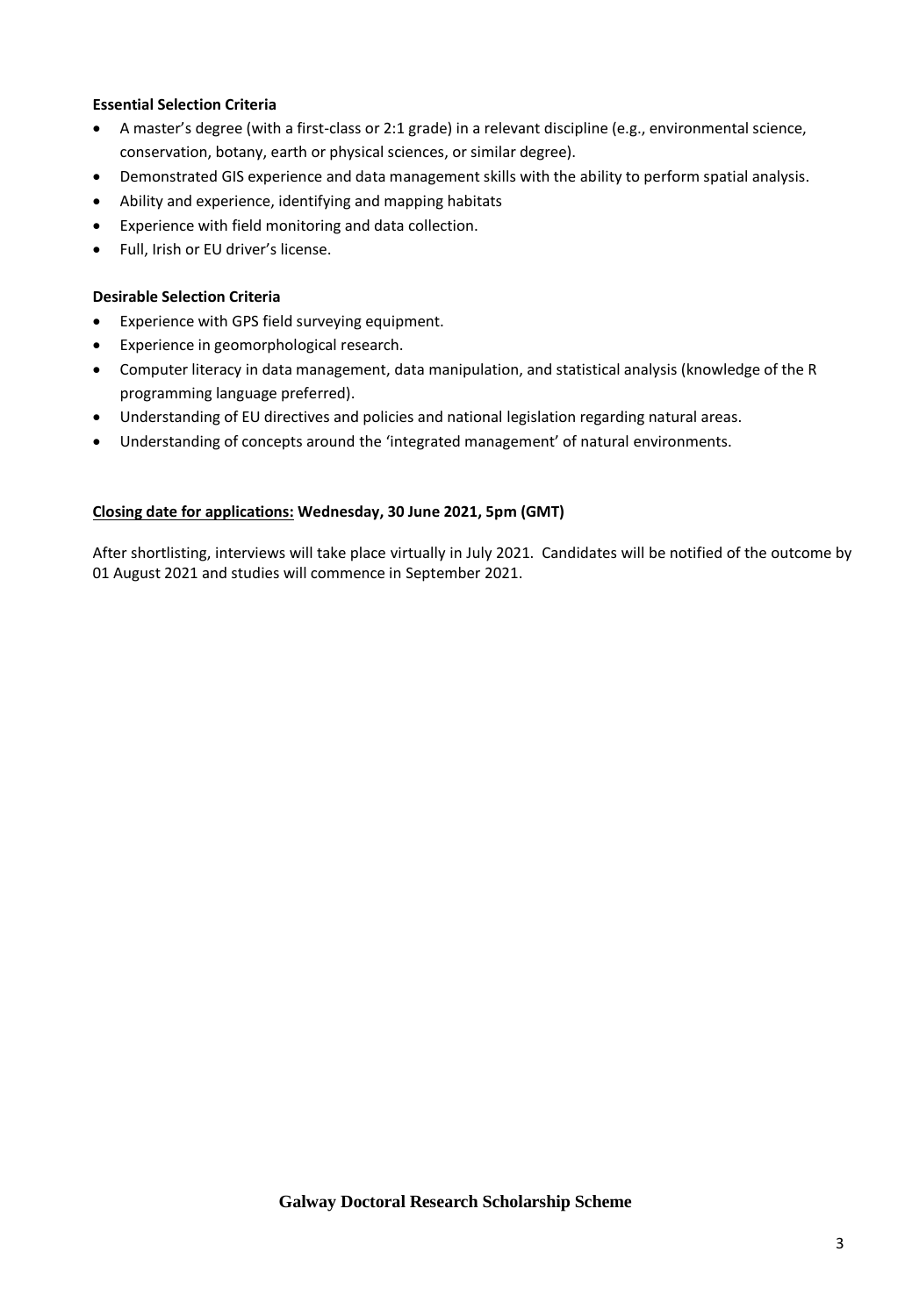The College of Arts, Social Sciences, and Celtic Studies (CASSCS) at NUI Galway is pleased to offer this scholarship to support full-time PhD research within the PhD programmes of the CASSCS.

The scholarships will be awarded in line with the objectives and criteria as laid out above.

Applicants are advised to carefully read these Terms and Conditions in advance of submitting an application to ensure their eligibility under the Scheme. Applications that do not comply with the Terms and Conditions will be deemed ineligible.

### **1. Duration**

The scholarship will be awarded for a maximum period of 4 years.

#### **2. Value**

The maximum value of an individual Scholarship award is €21,250 per annum, from which a student levy and fees of €5,250 will be paid. The balance of €16,000 will be paid in a monthly stipend of €1333.33. The scholarship of the awardee whose fees are paid by an external funding body (e.g. a Local Authority) will be reduced by the relevant fee amount. A successful candidate from a non-EU country will be entitled to apply for an International Merit Scholarship to cover the non-EU portion of their fee.

#### **3. Classification of Scholarship Payments**

Scholarships are officially classified as a 'scholarship' and hence do not attract Tax or Social Insurance. The recipient is not an employee of the University.

#### **4. Eligibility**

The minimum qualification for the award of a scholarship is a first class or higher second class honours master's degree or the equivalent from a recognised institution in a relevant discipline.

Applicants must have an established proficiency in English or in Irish. For applicants whose first language is not English or Irish, a language proficiency assessment may be required.

#### **5. Conditions of Tenure**

- **a.** Successful applicants to this scheme will be designated as a *Galway Doctoral Research Scholar* and will register in the Structured PhD programme of the CASSCS, National University of Ireland, Galway before the Scholarship can be drawn down. For further information on the programme, see [here.](http://www.nuigalway.ie/courses/research-postgraduate-programmes/structured-phd/history.html)
- **b.** Registration will take place in September. If registration is not completed on the due date, then the scholarship offer may be withdrawn.
- **c.** Scholarships will be awarded for four years, according to the original date of the applicant's registration for the PhD degree, and based on satisfactory progress being confirmed each year by the student's GRC.
- **d.** The scholarship will automatically cease on the submission of the Scholar's PhD thesis, if this occurs within the four-year period.
- **Galway Doctoral Research Scholarship Scheme e.** The scholarship is valid for the year in which it is awarded or renewed. Under general circumstances the scholarship may not be deferred or otherwise interrupted, without reasonable cause. Where particular situations arise that necessitate temporary leave of absence, they shall be verified and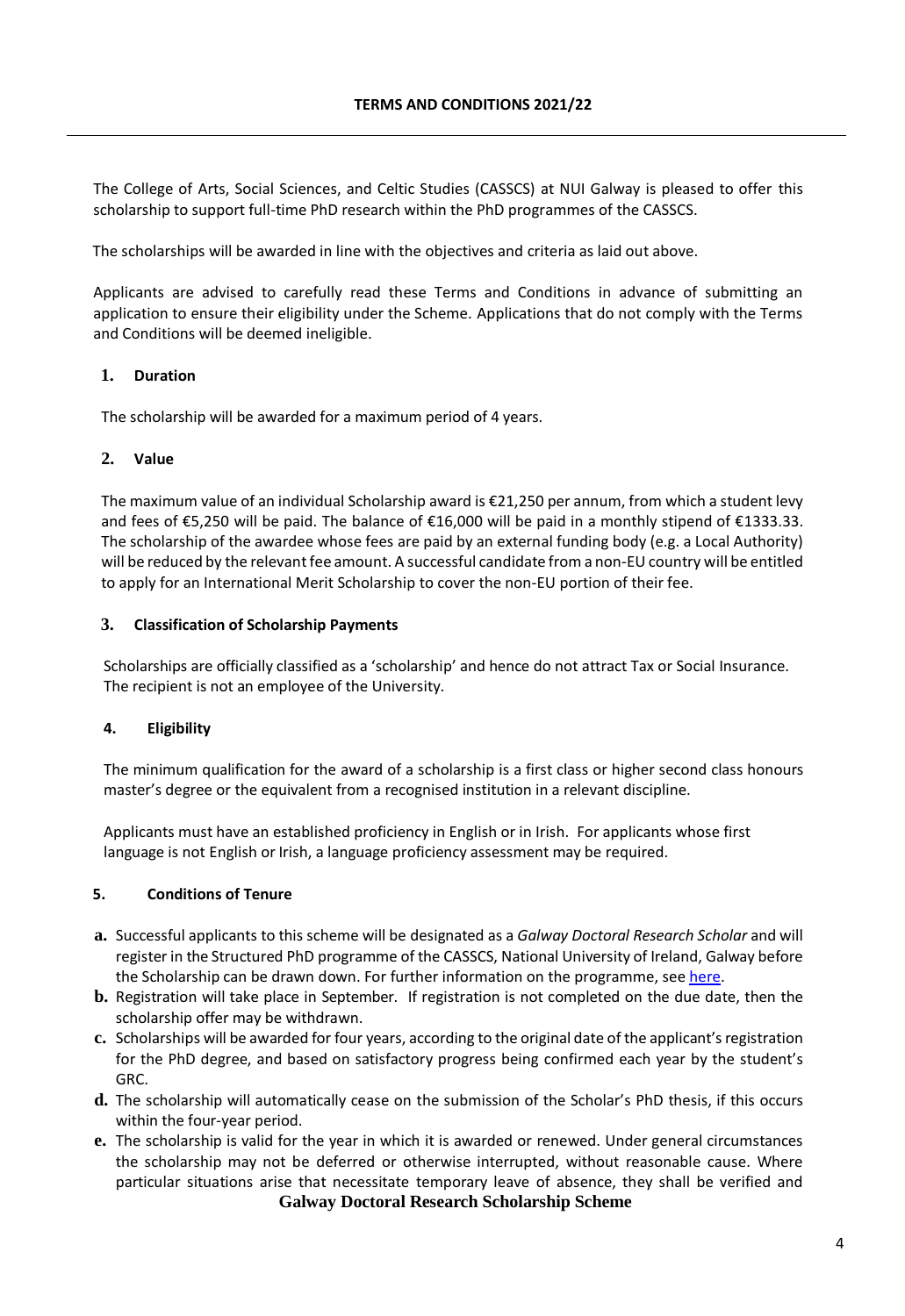notified to the GRC, and approved by the Dean of the CASSCS.

- **f.** Should a Scholar be unable for any reason (including medical reasons) to pursue studies in accordance with the Terms and Conditions of the scholarship, the Scholar and/or his/her supervisor is required to inform the Dean of the CASSCS within two weeks of such a situation coming to the Scholar's attention. The Dean of the CASSCS, on appropriate advice, reserves the right to withdraw or suspend the Scholarship.
- **g.** A Scholar may wish to terminate the scholarship for personal, professional or other reasons. This should not be done without prior consultation with the GRC and Dean of the CASSCS, as it may involve reimbursement by the Scholar to the CASSCS if the Scholar is unable to justify the funding received up to the date of termination.
- **h.** All publications, presentations and publicity associated with or arising from the research undertaken by the Scholar while in receipt of the Galway Doctoral Research Scholarship must contain the following acknowledgement **'Funding received from the Galway Doctoral Research Scholarship Scheme of the College of Arts, Social Sciences, and Celtic Studies, National University of Ireland Galway, and the Climate Action Regional Office, Atlantic Seaboard North'**.
- **i.** The completion of the research, which is central to the PhD degree, remains the primary purpose of the scholarship. However, as part of their doctoral graduate formation, and with a view to assisting Scholars in the acquisition of skills in the transfer of knowledge and the assessment of students, the Scholar will be expected to engage in teaching, or other academic work, that normally will not exceed three contact hours<sup>1</sup> per week, or the equivalent in other duties, per week. (See 5.7 of the *University's* [Guidelines For Research Degree Programmes \)](http://www.nuigalway.ie/media/graduatestudies/files/university_guidelines_for_research_degree_programmes.pdf).
- **j.** At the earliest possible opportunity during the tenure of a scholarship, the Scholar will be required to prepare one, or if necessary two, application(s), under the guidance and advice of the supervisor, for external research funding under the Irish Research Council (IRC) Post-Graduate Scholarship Scheme, if eligible to do so.
- **k.** The holder may not be the holder simultaneously of any other scholarship or fellowship.
- **l.** Galway Doctoral Research Scholarships will be awarded only to full-time registered students who will engage full-time in research during the period of the scholarship. The recipients of the scholarships are expected to be normally present in the university for the duration of the programme. Should Scholars wish to take a prolonged absence from the university, s/he must apply for permission using Form GS 090, which is available on the [Graduate](http://www.nuigalway.ie/graduatestudies/) Studies website.
- **m.** The Galway Doctoral Research Scholarship is held subject to these Terms and Conditions. If any of the above is breached by a scholarship holder, the CASSCS will suspend or terminate the Scholarship and/or will require the Scholar to reimburse the College for such payments that have already been made.
- **n.** The successful applicant will be required to sign a form of consent under the Data Protection Act 1988 in relation to records on data concerning his/her registration status, academic record and scholarship payment details.
- **o.** The award of a Galway Doctoral Research Scholarship is made subject to receipt of funding from various sources. In the event of such funding being reduced or being discontinued the CASSCS, the National University of Ireland Galway or their agents will not be under any liability to provide funding or to compensate a Scholar for any reduction or cessation of such funding.
- **p.** In cases where ethical issues may arise from the research, applicants will be asked to provide a written statement to the effect that full consideration has been given to the ethical implications of the research proposal. In such cases, the successful application will require the approval of the Research Ethics Committee of the National University of Ireland Galway prior to confirmation of the Scholarship Award.
- **q.** In accepting a Galway Doctoral Research Scholarship, successful applicants must also agree to accept the Terms and Conditions of the Scheme. Correspondence on this will not be entered into once an

<sup>&</sup>lt;sup>1</sup> 'Contact hours' refers to time spent in contact with students during tutorials or other classroom-based activities and does not include preparation time. The equivalent of '3 contact hours' therefore will normally be c. 6 hours per week during the teaching term.